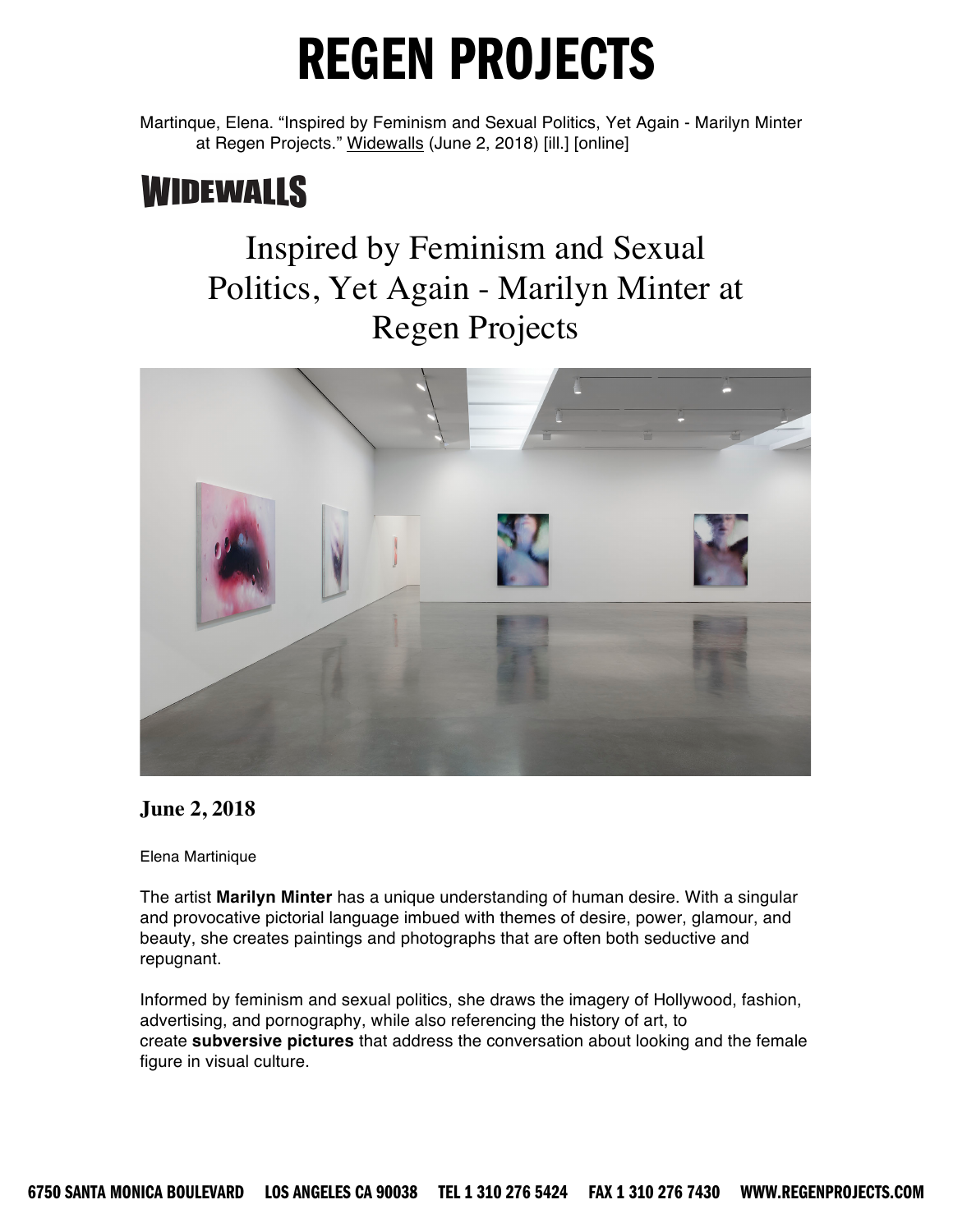The gallery **Regen Projects** in Los Angeles is currently hosting a third solo presentation of the artist. Simply titled *Marilyn Minter*, the exhibition features Minter's new paintings, photographs and a video work.



**Left:** Marilyn Minter – Soda Pop, 2017. Dye sublimation print; Framed Dimensions: 41 3/4 x 31 3/4 x 2 1/4 inches (106 x 80.6 x 5.7 cm) / **Right:** Marilyn Minter – Steam 1, 2018. Enamel on metal, 84 1/4 x 60 1/8 x 2 1/8 inches (213.4 x 152.4 x 5.1 cm)

### The Practice of Marilyn Minter

The art of **Marilyn Minter**, comprised of lush works in a variety of media, vividly manifests our culture's complex and sometimes contradictory emotions around **the feminine body and beauty**.

In provocative works that range from **glossy, hyperrealistic paintings in enamel on metal** that depict close-ups of makeup-laden lips, eyes and feet to **photographs shot through the wet glass** and her **broadly popular videos**, the artist explores the relationship between the body, cultural anxieties about sexuality and desire, and fashion imagery.

Having strong relationships with feminism, fashion and celebrity culture, Minter's art has been embroiled in controversies from the start of her 30-year-long career.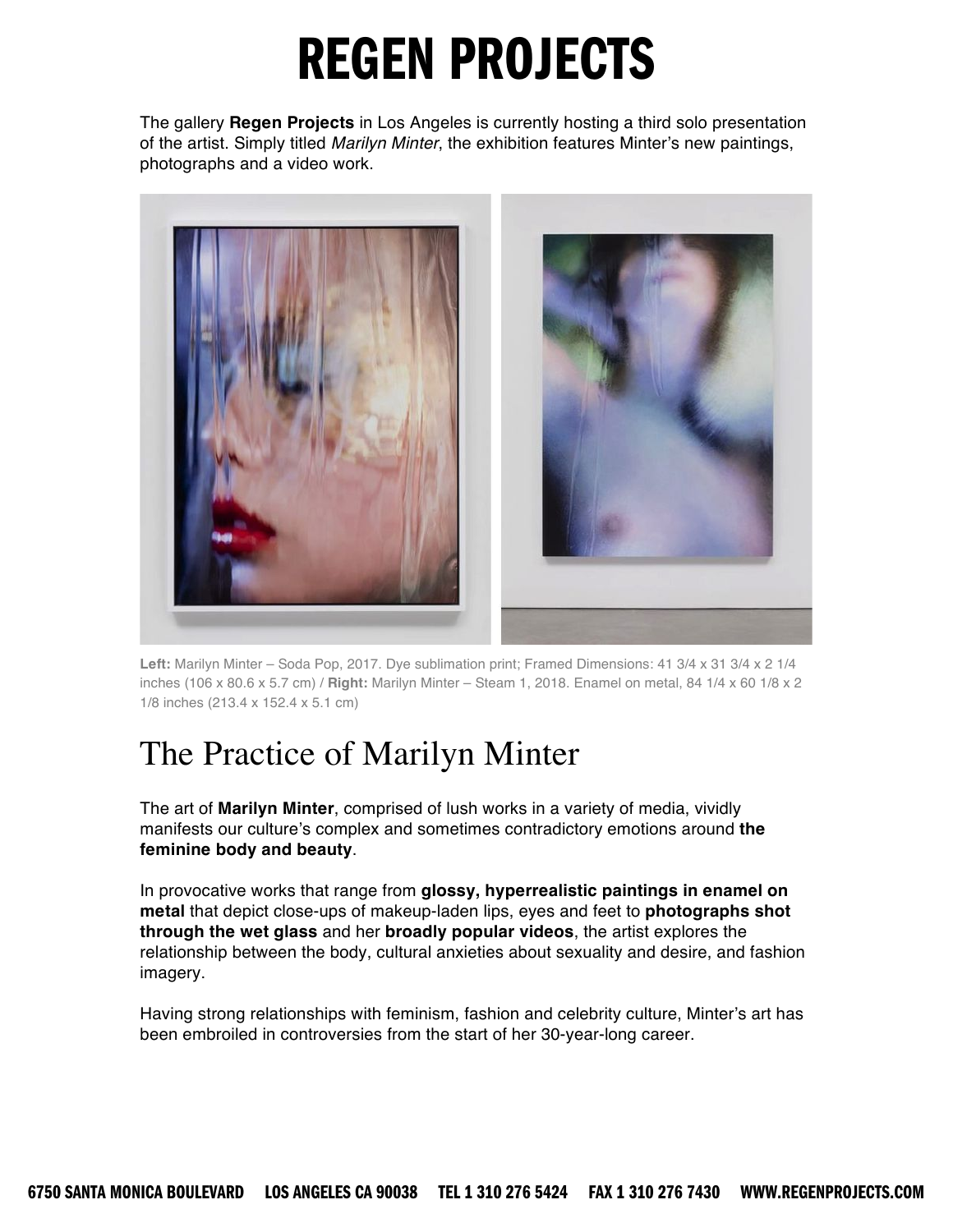

Marilyn Minter – Big Mouth, 2017. Enamel on metal, 96 x 156 inches (243.8 x 396.2 cm)

### Exploring the Art Historical Trope of Bathers

The subject of bathers has been captivating artists throughout the history of art, from Titian and Michelangelo to Degas, Matisse and Picasso.

Turning her attention to this art historical trope, Minter created **a series of largescale** paintings that are poised somewhere between abstraction and figuration. The images are constructed by several layers of enamel paint and finished with the use of the artist's fingertips, resulting in **sensuous surfaces with a softened, tactile quality**.

By depicting her subjects as **empowered objects of desire**, Minter addresses and challenges the problematic treatment of women in art. The subjects are both hidden and revealed behind a pane of steamy glass.